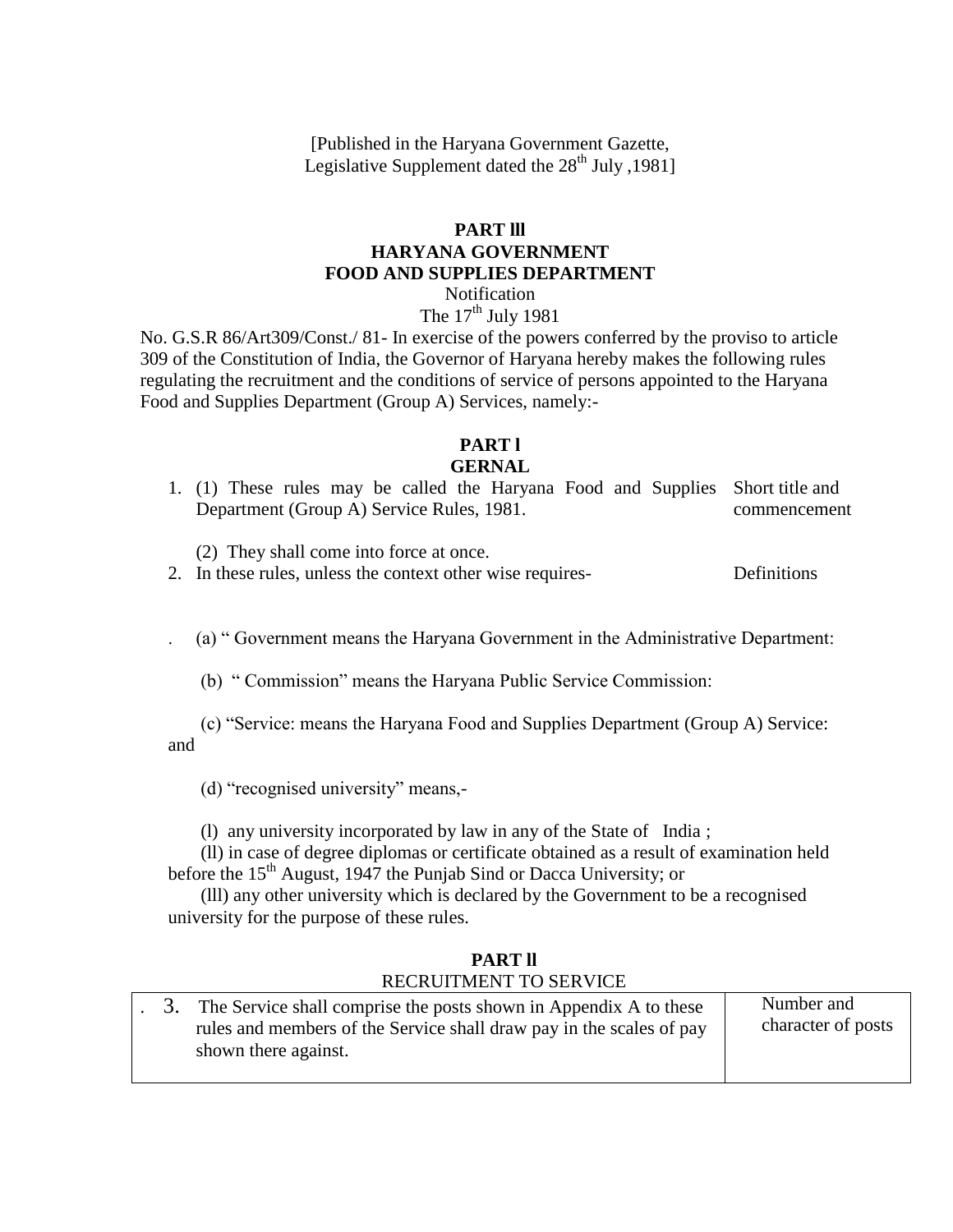Provided that nothing in these rules shall affect the inherent right of the Government to make additions to or reduction in the number of such posts or to create new posts with different designations and scales of pay, either permanently or temporarily

| 4. Appointments to the Service shall be made by the Government.                                                                                                                                                          | Appointing<br>authority |
|--------------------------------------------------------------------------------------------------------------------------------------------------------------------------------------------------------------------------|-------------------------|
| 5. No person shall be appointed to the Service by promotion or transfer<br>unless he is in possession of the qualifications and experience<br>specified in Appendix 'B' to these rules.                                  | Qualification           |
| No person,-<br>6.<br>who has entered into or contracted a marriage with a person<br>(a)<br>having a spouse living, or<br>who having a spouse living has entered into or contracted a<br>(b)<br>marriage with any person. | Disqualification        |

Shall be eligible for appointment to any post in the Service:

Provided that the Government may, if satisfied that such marriage is permissible under the personal law applicable to such person and the other party to the marriage and there are other grounds for so doing, exempt any person from the operation of this rule,

| 7. (1) Recruitment to the Service shall be made,-         | Method of    |
|-----------------------------------------------------------|--------------|
| in the case of Joint Director, Food and Supplies,-<br>(a) | appointment. |
| (i) by promotion from amongst the Deputy Directors or     |              |
| (ii) by transfer of an officer already in service of      |              |
| Government of India or of a state Government.             |              |
| (b) In the case of Joint Controller Food Accounts,-       |              |
| by promotion from amongst the Deputy Controllers, Food    |              |
| Accounts or                                               |              |
| (ii) by transfer of an officer already in the service of  |              |
| Government of India or of a state Government.             |              |
|                                                           |              |

(2) All appointments by promotion shall be made on the basis of seniority cum merit and no person shall have any claim to any post in the Service merely on the ground of seniority.

#### **PART lll** CONDITIONS OF SERVICE

| 8. (1) | Persons appointed to any post in the service shall remain on                                                                              | Probation |
|--------|-------------------------------------------------------------------------------------------------------------------------------------------|-----------|
|        | probation for a period of one year.                                                                                                       |           |
|        | Provided that $-$                                                                                                                         |           |
| (a)    | any period after such appointment spent on deputation on a<br>corresponding or a higher post shall count towards the period of probation. |           |
| (b)    | any period of work in equivalent or higher rank, prior to appointment to                                                                  |           |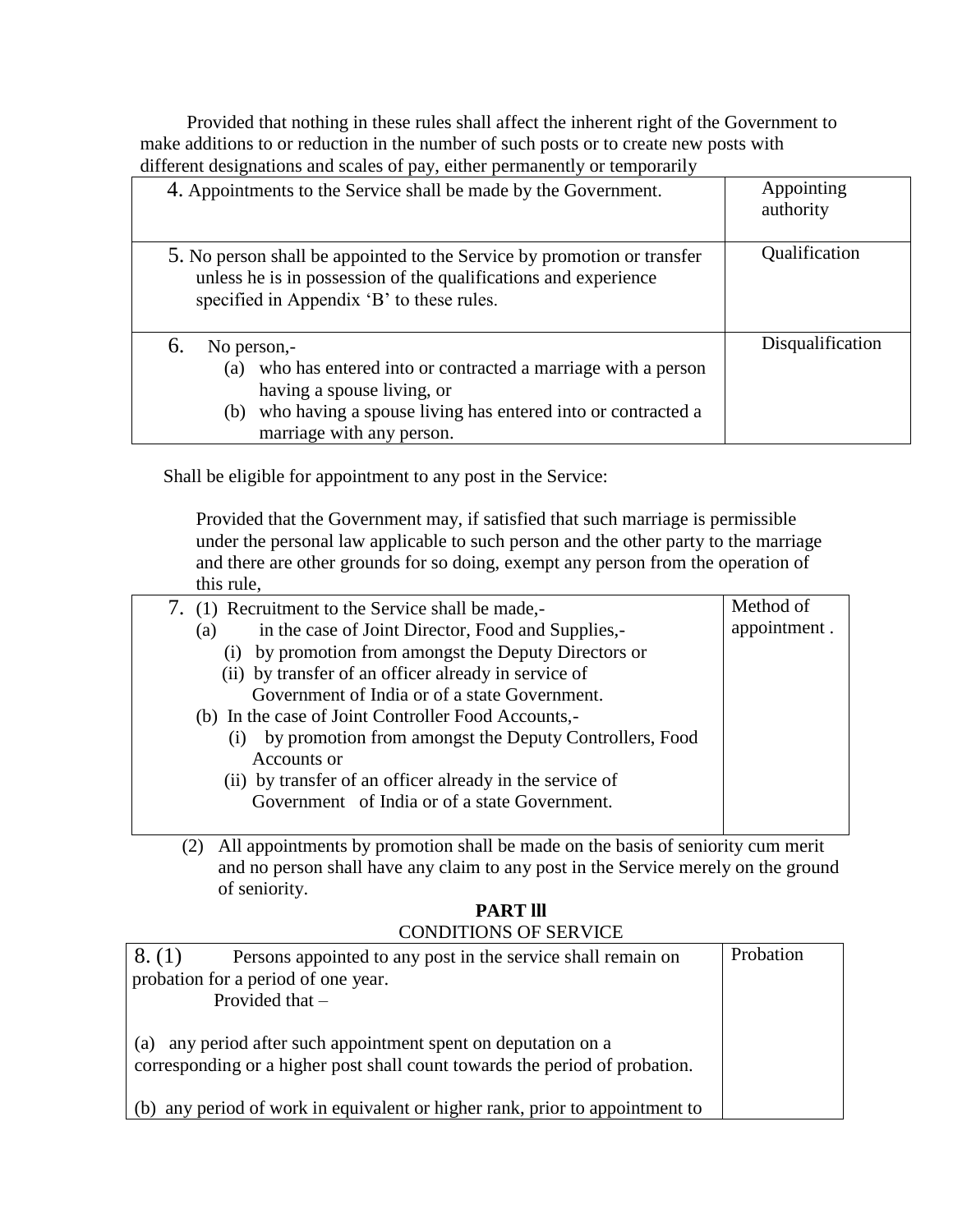the service may in the case of an appointment by transfer at the discretion of the appointing authority be allowed to count towards the period of probation fixed under this rules: and

(c) any period of officiating appointment shall be reckoned as period spent on probation but no person who has so officiated shall on the completion of the prescribed period of probation be entitled to be confirmed unless he is appointed against a permanent vacancy.

(2) If, in the opinion of the appointing authority the work or conduct of a person during the period of probation is not satisfactory, it may:-

(i) revert him to his former post : or

 (ii) deal with him in such other manner as the terms and conditions of his previous appointment permit.

(3) On the completion of the Period of probation of a person, the appointing authority may,-

(a) if his work and conduct has, in its opinion been, satisfactory,-

 (i) confirm such person form the date of his appointment, if appointed against a permanent vacancy; or

 (ii) confirm such person from the date from which a permanent vacancy occurs if appointed against a temporary vacancy; or

 (iii) declare that he has completed his probation satisfactorily, there is no permanent vacancy: or

(b) if his work or conduct has, in its opinion, been not satisfactory.-

 (i) revert him to his former post, or deal with him in such other manner as the terms and conditions of previous appointment permit ;or

 (ii) extend his period of probation and thereafter pass such orders as it could have passed on the expiry of the first period of probation.

Provided that the total period of probation, including extension, if any, shall not exceed three years.

9.**Seniority**, inter se of member of the Service shall be determined by the length of continoues service on any post in the service: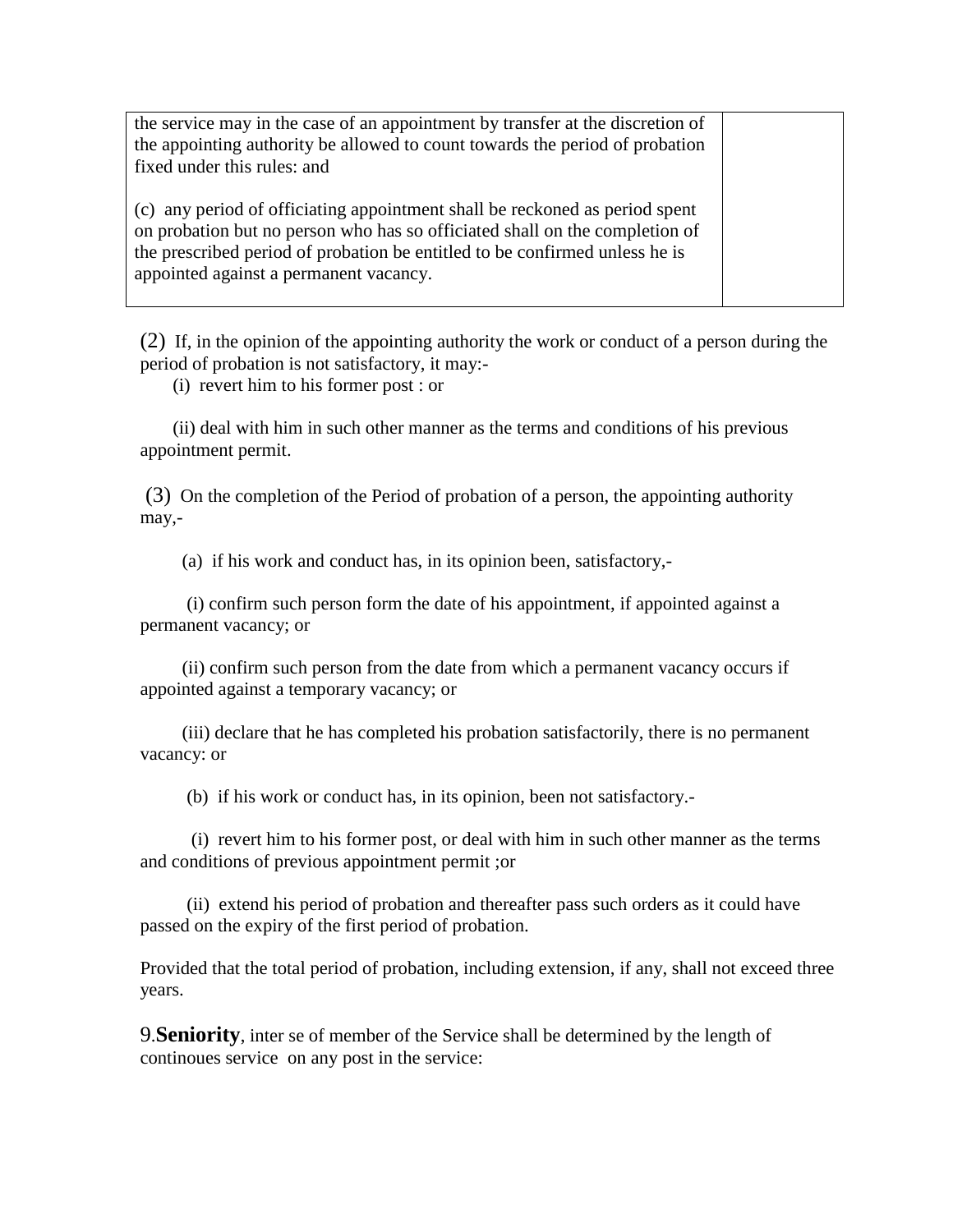Provided that where there are different cadres in the service the seniority shall be determined separately for each cadre.

Provided further that in the case of two or more members appointed on the same date their seniority shall be determined as follows:-

 (a) a member appointed by promotions shall be senior to a member appointed by transfer.

 (b) in the case of members appointed by promotions or by transfer seniority shall be determined according to the seniority of such members in the appointments from which they were promoted or transferred and

 (c) in the case of members appointed by transfer from different cadres, their seniority shall be determined according to pay preference being given to member, who was drawing a higher rate of pay in his previous appointment and if the rates of pay drawn are also the same, then by the length of service in the appointments and if the length of such service is also the same, the older member shall be senior to the younger member.

10. (1) A member of the service shall be liable to serve at any place whether within or outside the State of Haryana, on being ordered to do so by the Government. Liability to serve:

(2) A member of the service may also be deputed to service under:-

 (i) a company, an association or a body of individuals whether incorporated or not, which is wholly or substantially owned or controlled by the State Government a municipal corporation or a local authority within the State of Haryana ; or

 (ii) the Central Government or company, an association or a body of individuals, whether incorporated or not, which is wholly or substantially owned or controlled by the Central Government: or

 (iii) any other State Government an international organisation an autonomous body not controlled by the Government or a private-body.

Provided that no member of the Services shall be deputed to serve under the Central or any other State Government or any organisation or body referred to in clauses (ii) and (iii) except with his consent.

 11. In respect of pay, leave, pension and all other matters not expressly provided for in these rules, the members of the service shall be governed by such rules and regulations as may have been or may hereafter be adopted or made by the competent authority under the Constitution of India or under any law for the time being in force made by the State Legislature. Pay, Leave, Pension and other matters:

12. (1) In matters relating to discipline, penalties and appeals, the Discipline,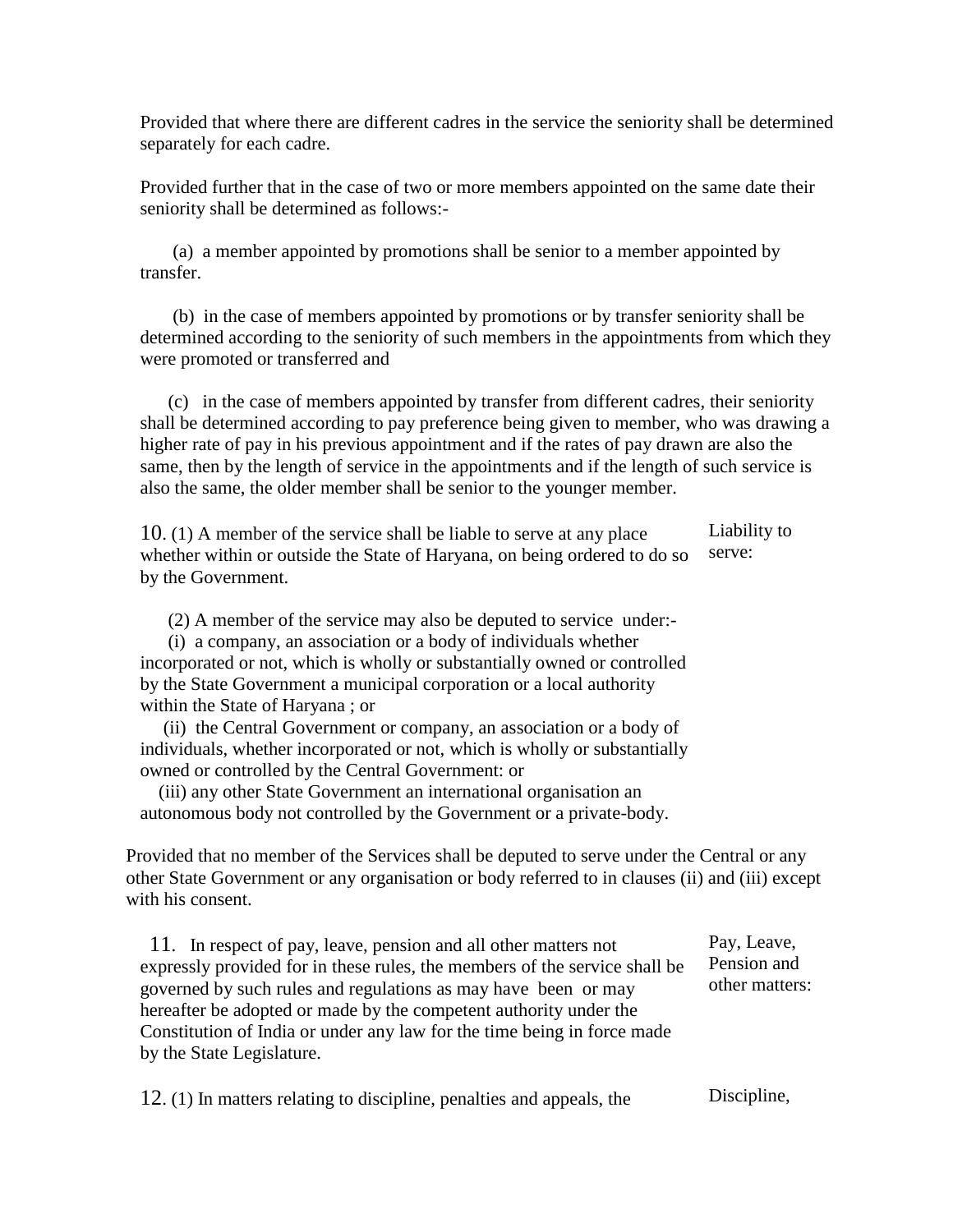members of the service shall be governed by the Punjab Civil Services (Punishment and Appeal) Rules, 1952;as amended from time to time: penalties and appeals:

 Provided that the nature of penalties which may be imposed, the authority empowered to impose, such penalties and appellate authority shall be, such as are, subject to the provisions of any law or rules made under article 309 of the Constitution of India, specified in Appendix-C to these rules.

(2) The authority competent to pass an order under clause (c) or clause (d) of sub rule (1) or rule 10 of the Punjab Civil Services (Punishment and Appeal) Rules, 1952 and the appellate authority shall be as specified in Appendix D to these rules.

| 13. Every member of the service shall get himself vaccinated and re-<br>vaccinated as and when the Government so directs by a special or general<br>order.                                                                                                                                                                                                                                                              | Vaccinations:           |
|-------------------------------------------------------------------------------------------------------------------------------------------------------------------------------------------------------------------------------------------------------------------------------------------------------------------------------------------------------------------------------------------------------------------------|-------------------------|
| 14. Every member of the service, unless he has already done so, shall be<br>required to take the oath of allegiance to India and to the Constitution of<br>India as by law established.                                                                                                                                                                                                                                 | Oath of<br>allegiance   |
| 15. Where the Government is of the opinion that it is necessary or<br>expedient to do so, it may, by order, for reasons to be recorded in writing,<br>relax any of the provisions of these rules with respect to any class or<br>category of persons                                                                                                                                                                    | Power of<br>relaxations |
| 16. Nothing contained in these rules shall affect reservation and other<br>concessions required to be provided for Scheduled Castes, Backward<br>Classes, Ex-servicemen, Physically handicapped persons or any other<br>class or category of persons; in accordance with the orders issued by the<br>State Government in this regard, from time to time under clause (4) of<br>article 16 of the Constitution of India: | <b>Reservations:</b>    |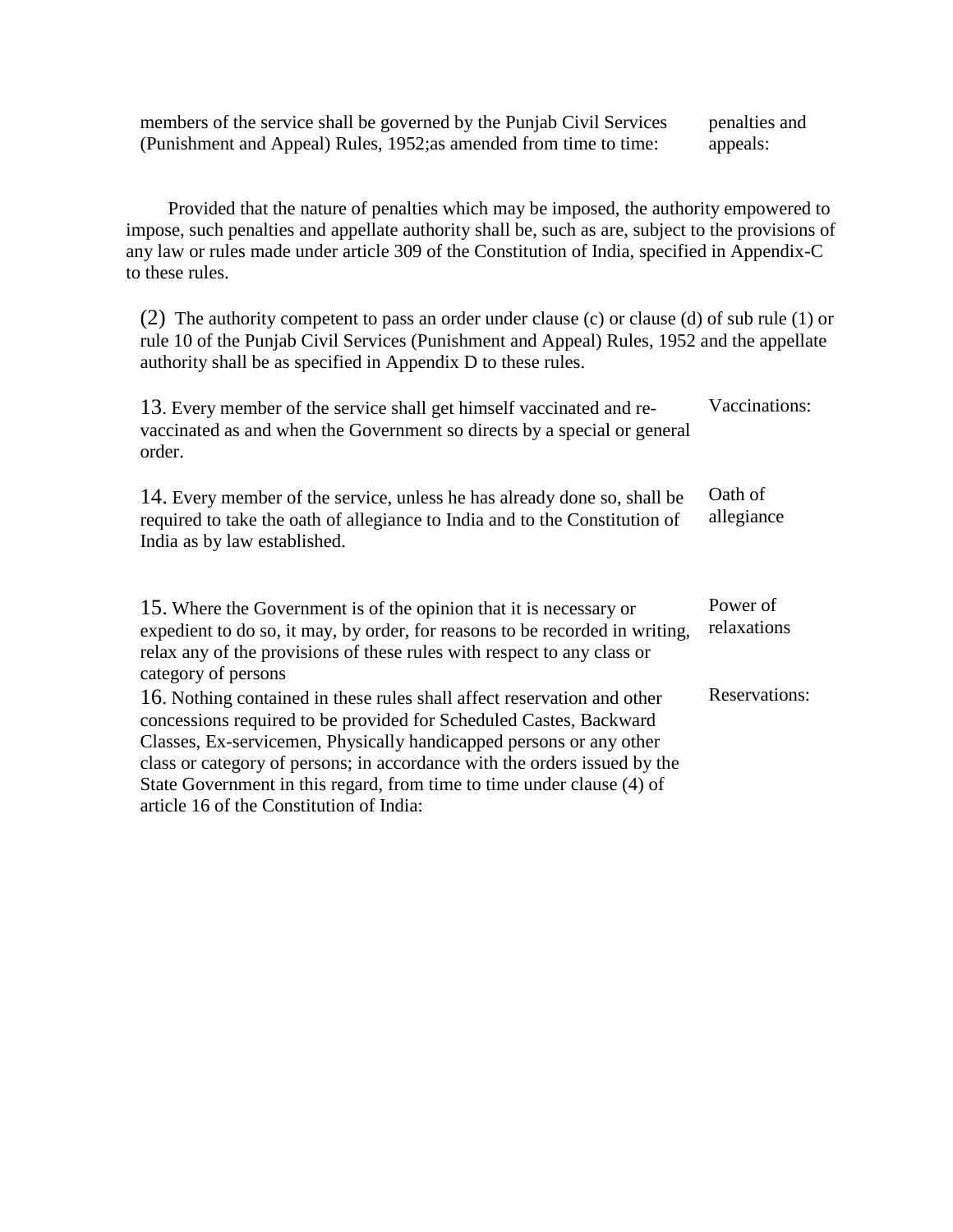# **APPENDIX A**

(See rule 3)

|                                           | Number of posts                                                                              |                                                                                               |
|-------------------------------------------|----------------------------------------------------------------------------------------------|-----------------------------------------------------------------------------------------------|
| Designation of<br>Post                    | Permanent Temporary Total                                                                    | Scale of pay                                                                                  |
| Joint Director, Food<br>and Supplies      | $\overline{2}$<br>$\overline{2}$                                                             | Rs. 1,700-60-<br>2,000-75-2,150                                                               |
| Joint Controller<br><b>Food Accounts</b>  | 1<br>1                                                                                       | Rs. 1,700-60-<br>2,000-75-2,150                                                               |
|                                           | <b>APPENDIX B</b><br>(See rule 7)                                                            |                                                                                               |
| Name of the Post                          | Academic qualification<br>And experience, if any,<br>for appointment by<br>Transfer          | Academic qualification<br>and experience if any<br>for appointment by<br>promotion            |
| Joint Director, Food<br>and Supplies      | Degree of a recognized<br>University or its equivalent                                       | Must have five years<br>service as Deputy<br>Director, Food and<br>Supplies in the Department |
|                                           | Eight years experience<br>on an executive post in<br><b>Government Office</b>                |                                                                                               |
| Joint Controller,<br><b>Food Accounts</b> | Degree in Commerce of<br>a recognized University<br>or its equivalent                        | Must have five years<br>Service as Deputy<br>Controller, Food<br>Accounts in the Department   |
|                                           | Eight years experience<br>as an S.A.S. qualified<br>Accounts Officer in<br>Government Office |                                                                                               |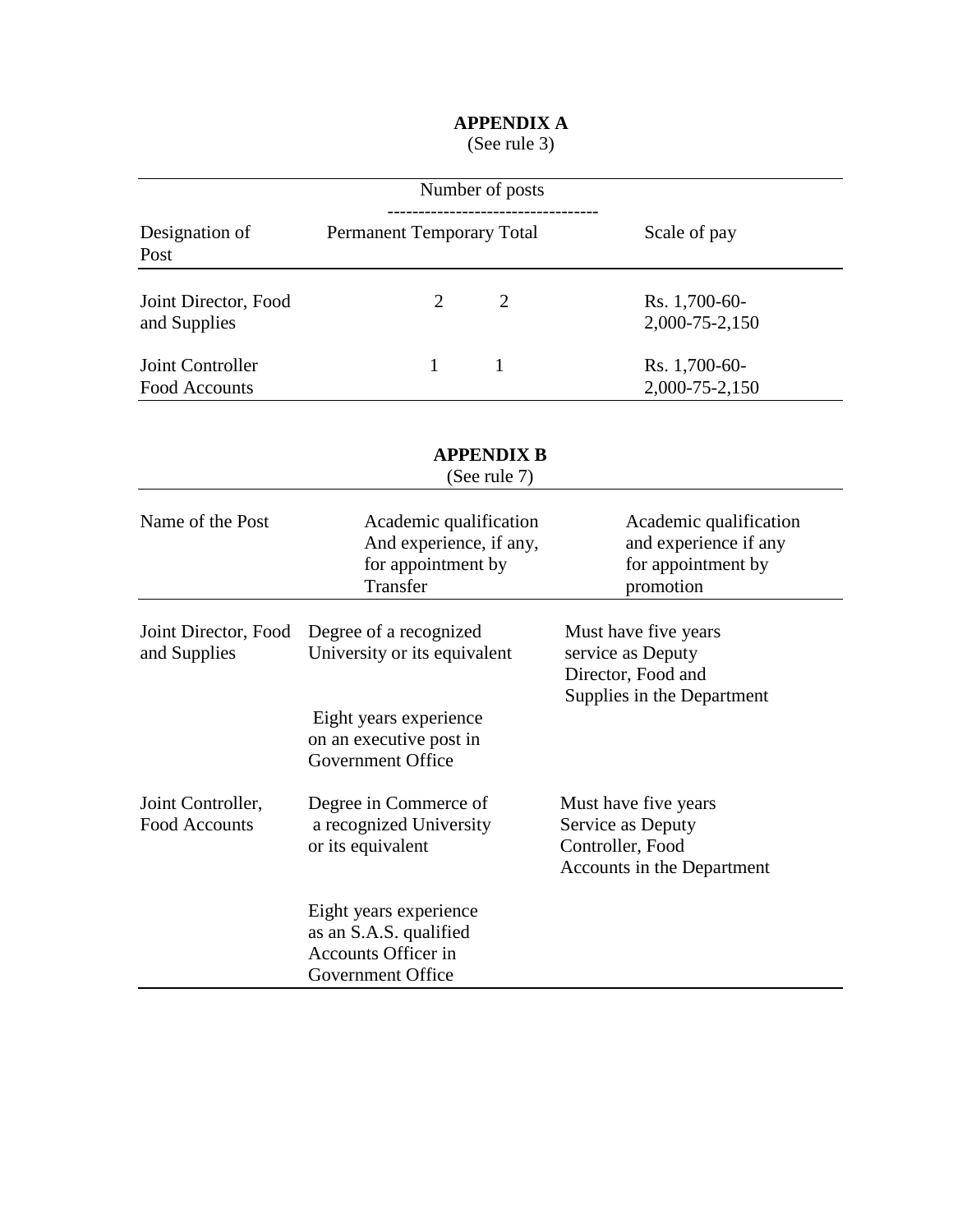## **APPENDIX-C (See rule 12(1))**

| Sr.<br>No. | Designation of<br>Posts                                                                                                                          | Appointing<br>authority | Nature of<br>penalty                                                                                                                                                                                                                                                                           | Punishing<br>Authority | Appellate<br>authority |  |  |
|------------|--------------------------------------------------------------------------------------------------------------------------------------------------|-------------------------|------------------------------------------------------------------------------------------------------------------------------------------------------------------------------------------------------------------------------------------------------------------------------------------------|------------------------|------------------------|--|--|
| 1          | $\overline{2}$                                                                                                                                   | 3                       | $\overline{4}$                                                                                                                                                                                                                                                                                 | 5                      | 6                      |  |  |
| 1          | Joint Director<br>Food and Supplies                                                                                                              | Government              | (a) warning with Government<br>a copy on the<br>C.R. file                                                                                                                                                                                                                                      |                        |                        |  |  |
| 2.         | (b)censure<br>(c)withholding<br>Joint Controller<br>of increments<br>Food Accounts<br>or promotion<br>including stoppage<br>at an efficiency bar |                         |                                                                                                                                                                                                                                                                                                |                        |                        |  |  |
|            |                                                                                                                                                  |                         | (d) recovery from<br>pay of whole or part<br>of any pecuniary loss caused<br>to Government by negligence<br>or breach of orders                                                                                                                                                                |                        |                        |  |  |
|            |                                                                                                                                                  |                         | (e) reduction to a<br>lower post or a<br>time scale or to a<br>lower stage in a<br>time scale;<br>(f) removal from the service<br>which does not disqualify<br>for future employment;<br>and<br>(g) dismissal from the<br>service which does<br>ordinarily disqualify<br>for future employment |                        |                        |  |  |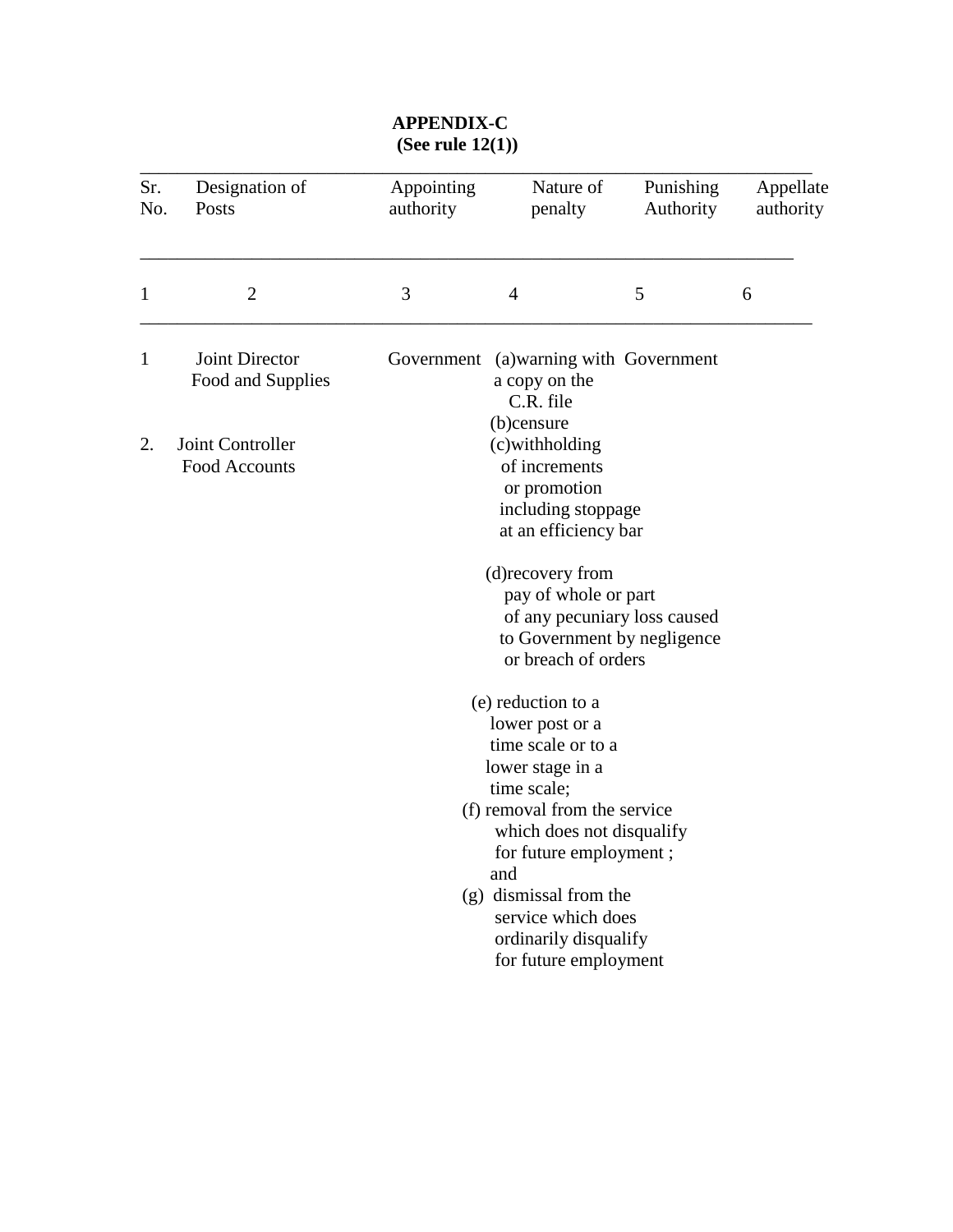|                                                |                                                                                                                                                                | 100010012177                             |                                   |
|------------------------------------------------|----------------------------------------------------------------------------------------------------------------------------------------------------------------|------------------------------------------|-----------------------------------|
| Designation                                    | Nature of order                                                                                                                                                | Authority<br>empowered<br>to pass orders | Appellate<br>authority,<br>if any |
| Joint Director,<br>Food and<br><b>Supplies</b> | $(1)$ Redning or with<br>holding the amount<br>of ordinary/ additional<br>pension admissible<br>under the rules<br>governing person.                           | Government                               |                                   |
| Food Accounts                                  | Joint Controller, (2) Terminating the appointment<br>of a member of the<br>Service other-wise than<br>upon his attaining the age.<br>fixed for superannuation. |                                          |                                   |

#### **APPENDIX D** [See rule  $12(2)$ ]

 G.V GUPTA, Secretary to Government ,Haryana Food and Supplies Department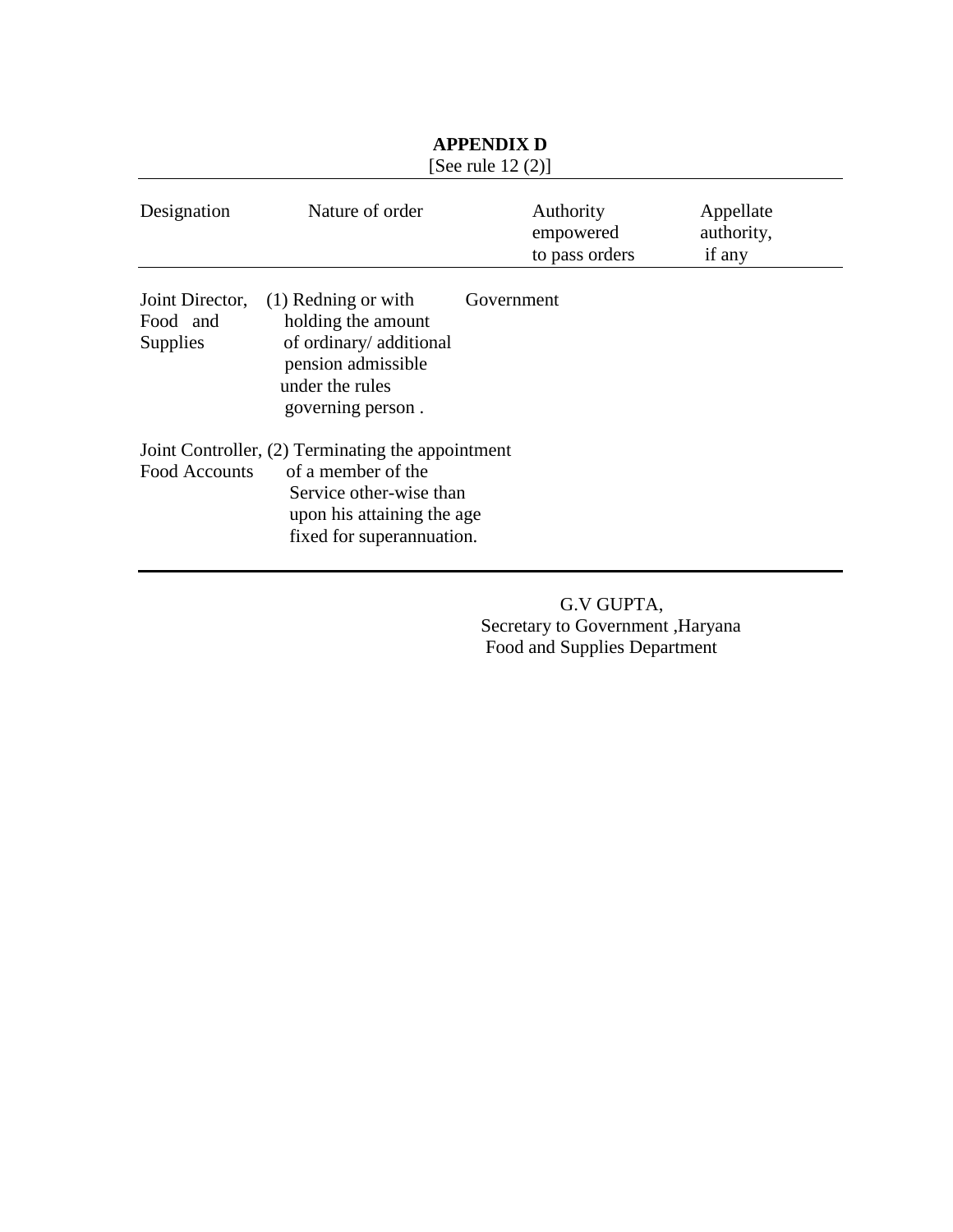### **HARYANA GOVERNMENT FOOD AND SUPPLIES DEPARTMENT Notification The 28th March 2002**

**No. G.S.R 6/Const,/Art.309/2002----**In exercise of the powers conferred by the proviso to article 309 of the constitution of India and all other powers enabling him in this behalf the government of Haryana hereby makes the following rules further to amend the Haryana Food and Supplies Department (Group A) Service Rules, 1981, namely.

- 1. These rules may be called the Haryana Food and Supplies Department (Group A) Service (Amendment) Rules, 2002
- 2. In the Haryana Food & Supplies Department (Group A) Service Rules, 1981 (hereinafter called the said rules) for rule 7, the following rule shall be substituted namely:.
- 7. Method of appointment-(1) Recruitment to the Service shall be made—
	- (a) in the case of Additional Director
		- (i) by promotion from amongst Joint Director, Food and Supplies. or
		- (ii) by transfer of an officer already in the service of any state Government or the Government of India.
	- (b) in the case of Joint Director, Food and Supplies ;
		- (i) by promotion from amongst Deputy Director Food and Supplies.
		- (ii) by transfer of an officer already in the service of any State Government or the Government of India.
	- (c) in the case of Joint Controller Food Accounts
		- (i) by promotion from amongst Deputy Controller Food Accounts or.
		- (ii) by transfer of an officer already in the service of any State Government or the Government of India.
	- (d) in the case of Deputy Director Food and Supplies-----
		- (i) 75% by promotion from amongst District Food and Supplies Controllers ; and
		- (ii) 25% by promotion from amongst Deputy Controllers Food Accounts or Assistant Controllers Food Accounts or
		- (iii) By transfer of an officer already in the service of any State Government or the Government of India.
- 2 All promotion unless otherwise provided, shall be made on seniority cum merit basis and seniority alone shall not confer any right to such promotions.
- 3 In the said, rules for rule 12, the following rule shall be substituted, namely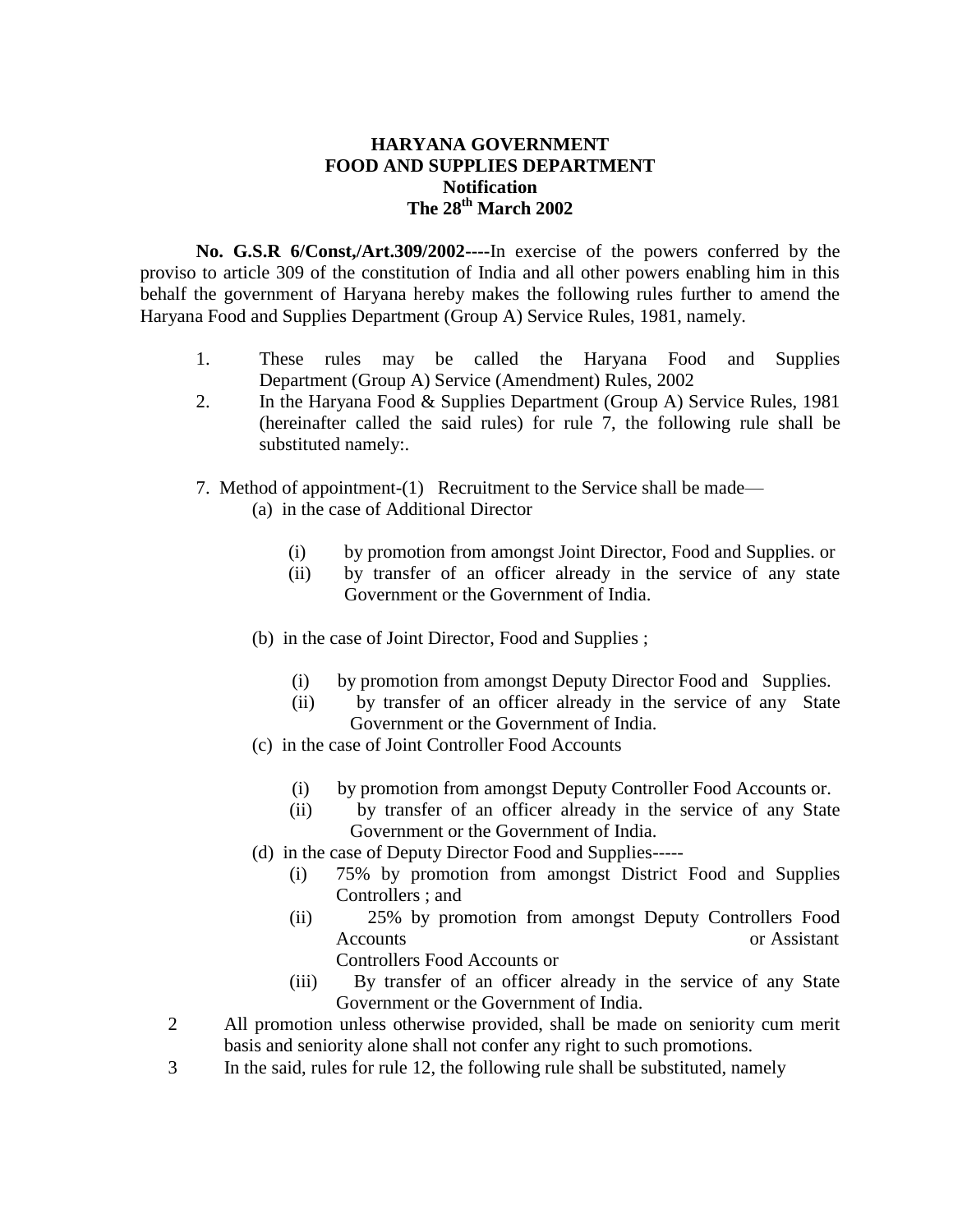―12 Discipline penalty and appeals (1)In matters relating to discipline, penalties and appeals members of the service shall be governed by the Haryana Civil Services(Punishment and Appeal) Rules 1987, as amendment from time to time

> Provided that the nature of penalties which may be imposed, the authority empowered to impose such penalties and appellate authority shall subject to the provisions at any law or rules made under article 309 of the Constitution of India be such as are specified in Appendix C to these rules

> 2) The authority competent to pass an order under clause (c) or clause (d) of sub-rule (1) of rule 9 of the Haryana Civil Services (Punishment and Appeal) Rules 1987 and appellate authority shall be as specified in appendix D to these rules"

4 In the said rules, for Appendices A,B,C and D the following Appendices shall be substituted namely.

| Sr.<br>No. | <b>Designation of Posts</b>                     | Number of Posts |           | Total | Scale of pay          |  |
|------------|-------------------------------------------------|-----------------|-----------|-------|-----------------------|--|
|            |                                                 | Permanent       | Temporary |       |                       |  |
|            | $\overline{2}$                                  | 3               | 4         | 5     | 6                     |  |
| 1.         | <b>Additional Director</b><br>Food and Supplies |                 | 1         | 1     | 12,000-375-<br>16,500 |  |
| 2.         | Joint Director, Food and<br>Supplies            |                 |           | 1     | 10,000-325-<br>15,200 |  |
| 3.         | Joint Controller, Food<br>Accounts.             |                 |           | 1     | 10,000-325-<br>15,200 |  |
| 4.         | Deputy Director, Food<br><b>And Supplies</b>    | 3               |           | 3     | 10,000-325-<br>13,900 |  |

### **APPENDIX A (See rule 3)**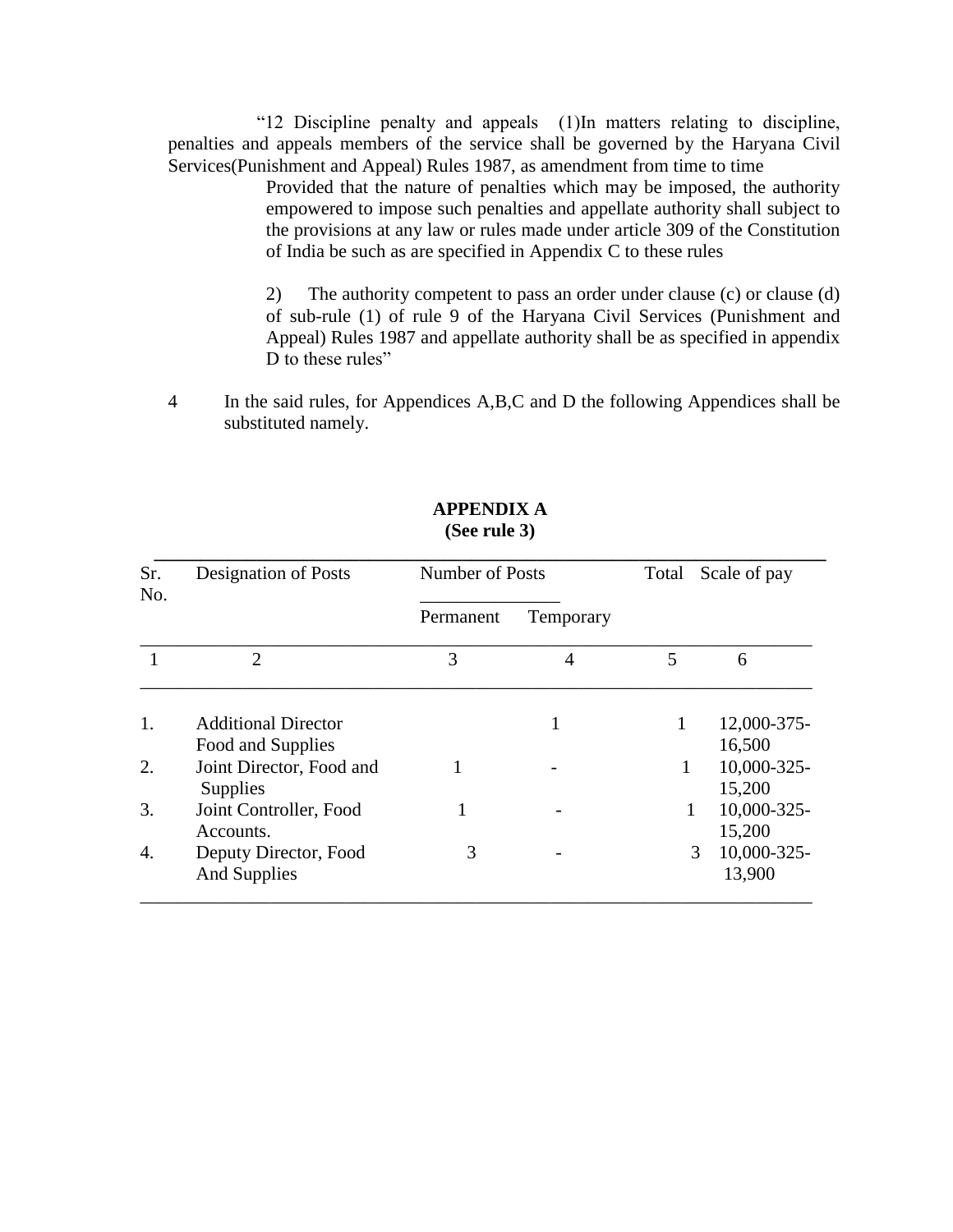HARYANA GOVT. GAZ APRIL 2, 2002

|              | <b>APPENDIX B</b>    |     |                                                  |                                            |  |  |  |  |
|--------------|----------------------|-----|--------------------------------------------------|--------------------------------------------|--|--|--|--|
|              | (See Rule 7)         |     |                                                  |                                            |  |  |  |  |
| Sr.          | Designation of posts |     | Academic Qualification and experience if any for | Academic Qualification and experience if   |  |  |  |  |
| No.          |                      |     | appointment by transfer                          | any for appointment by Promotion           |  |  |  |  |
| $\mathbf{1}$ | Additional Director  | (a) | Degree of a recognized University or its         | Two years experience as Joint Director,    |  |  |  |  |
|              | Food & Supplies      |     | equivalent                                       | Food & Supplies                            |  |  |  |  |
|              |                      | (b) | Ten years experience of an executive post        |                                            |  |  |  |  |
|              |                      |     | in any State Government office or                |                                            |  |  |  |  |
|              |                      |     | Government of India office.                      |                                            |  |  |  |  |
|              |                      | (c) | Knowledge Hindi upto Matric Standard             |                                            |  |  |  |  |
| 2            | Joint Director Food  | (a) | Degree of a recognized University or its         | Five years experience as Deputy Director   |  |  |  |  |
|              | & Supplies           |     | equivalent                                       | Food and Supplies                          |  |  |  |  |
|              |                      | (b) | Eight Years experience on an executive           |                                            |  |  |  |  |
|              |                      |     | post in any State Government office or           |                                            |  |  |  |  |
|              |                      |     | Government of India office.                      |                                            |  |  |  |  |
|              |                      | (c) | Knowledge of Hindi upto matric standard          |                                            |  |  |  |  |
| 3            | Joint<br>Controller  | (a) | Degree in Commerce of a recognized               | Five years experience as Deputy Controller |  |  |  |  |
|              | Food Accounts        |     | University or its equivalent.                    | Food Accounts.                             |  |  |  |  |
|              |                      | (b) | Eight years experience as an S.A.S               |                                            |  |  |  |  |
|              |                      |     | qualified Accounts Officers in any State         |                                            |  |  |  |  |
|              |                      |     | Government office or Government of               |                                            |  |  |  |  |
|              |                      |     | India Office.                                    |                                            |  |  |  |  |
|              |                      | (c) | of Hindi<br>Knowledge<br>Matric<br>upto          |                                            |  |  |  |  |
|              |                      |     | Standard                                         |                                            |  |  |  |  |
| 4.           | Director<br>Deputy   | (a) | Degree of a recognized University or its         | Five years experience as District Food and |  |  |  |  |
|              | Food & Supplies      |     | equivalent                                       | Supplies/Controller or Deputy Controller,  |  |  |  |  |
|              |                      |     |                                                  | Food Accounts Assistant Controller Food    |  |  |  |  |
|              |                      |     |                                                  | Accounts                                   |  |  |  |  |
|              |                      | (b) | Eight years experience on an executive           |                                            |  |  |  |  |
|              |                      |     | post in any State Government office or           |                                            |  |  |  |  |
|              |                      |     | Government of India office.                      |                                            |  |  |  |  |
|              |                      | (c) | of Hindi upto<br>Matric<br>Knowledge             |                                            |  |  |  |  |
|              |                      |     | Standard                                         |                                            |  |  |  |  |
|              |                      |     |                                                  |                                            |  |  |  |  |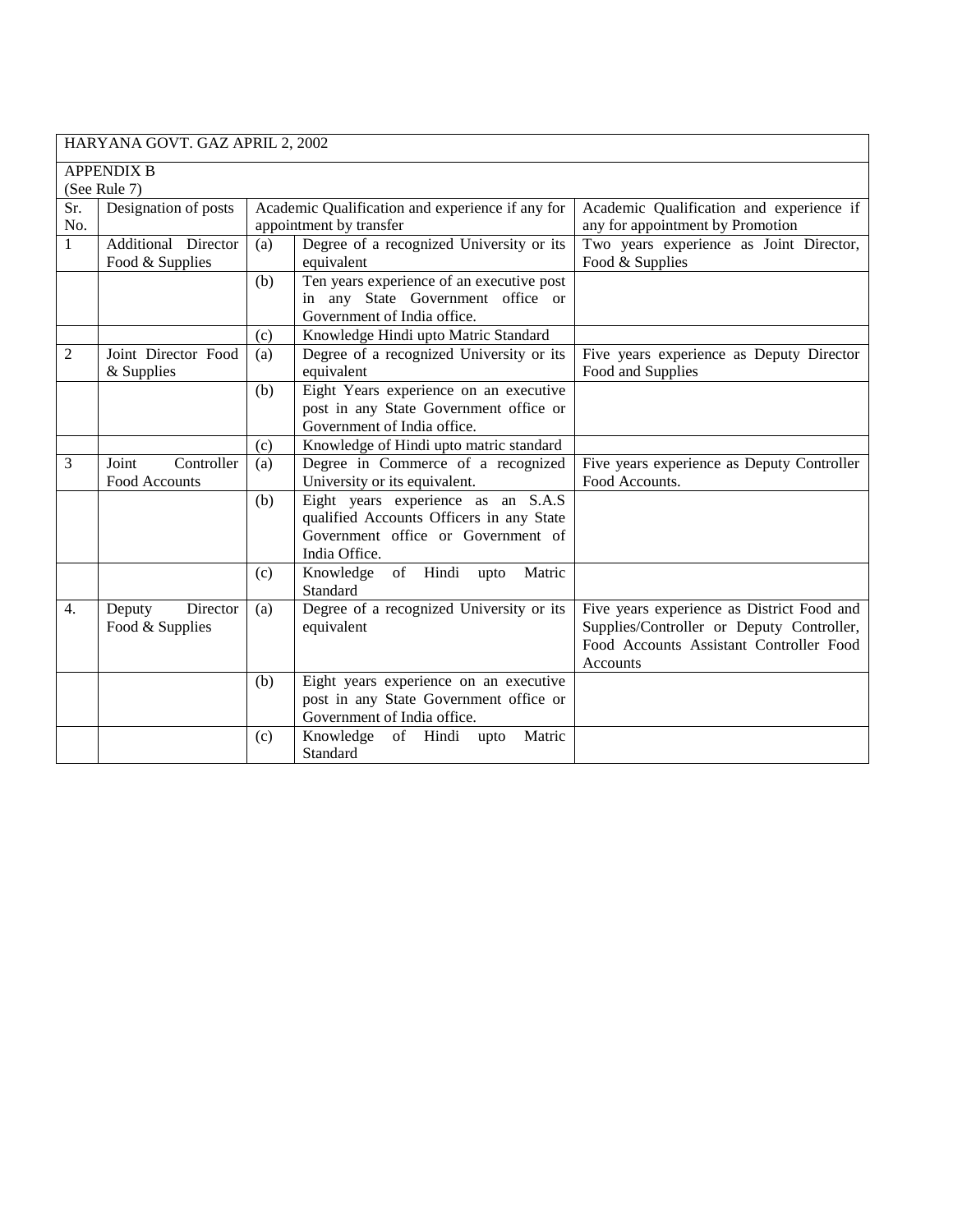| Sr.            | Designation of                                       | Appointing                                                                                                                                                                                                                                                                                                        | Nature of                                                                                                                               | Authority              | Appellate            |  |
|----------------|------------------------------------------------------|-------------------------------------------------------------------------------------------------------------------------------------------------------------------------------------------------------------------------------------------------------------------------------------------------------------------|-----------------------------------------------------------------------------------------------------------------------------------------|------------------------|----------------------|--|
| No.            | Posts                                                | authority<br>penalty                                                                                                                                                                                                                                                                                              |                                                                                                                                         | empowered<br>To impose | authority<br>penalty |  |
| 1              | $\overline{2}$                                       | 3                                                                                                                                                                                                                                                                                                                 | $\overline{4}$                                                                                                                          | 5                      | 6                    |  |
| $\mathbf{1}$   | <b>Additional Director</b><br>Food and Supplies      | Government                                                                                                                                                                                                                                                                                                        | <b>Minor Penalties</b>                                                                                                                  |                        | Government           |  |
|                |                                                      |                                                                                                                                                                                                                                                                                                                   | (i) Warning with a copy<br>in the personal file<br>(Character roll)<br>(ii)Censure:<br>(iii)Withholding of<br>promotion;                |                        |                      |  |
| $\overline{2}$ | <b>Joint Director</b><br>Food and                    |                                                                                                                                                                                                                                                                                                                   | (iv)Recovery from the                                                                                                                   |                        |                      |  |
| 3              | Supplies<br>Joint Controller<br><b>Food Accounts</b> |                                                                                                                                                                                                                                                                                                                   | pay of the whole or part<br>of an pecuniary loss caused<br>by negligence or beach<br>of orders to the Central,<br>Government or a State |                        |                      |  |
| $\overline{4}$ | Deputy Director<br>Food and Supplies                 | Government or to a company<br>and association or a<br>body of individuals whether<br>incorporated or not which<br>is wholly or substantially<br>owned or controlled by<br>the Government or to a<br>local authority or University<br>set up by an Act of<br>Parliament or of the<br>Legislature of a State<br>and |                                                                                                                                         |                        |                      |  |
|                |                                                      |                                                                                                                                                                                                                                                                                                                   | (v) Withholding of<br>increments of pay with<br>out cumulative effects and.                                                             |                        |                      |  |

## **APPENDIX-C (See rule 12(1))**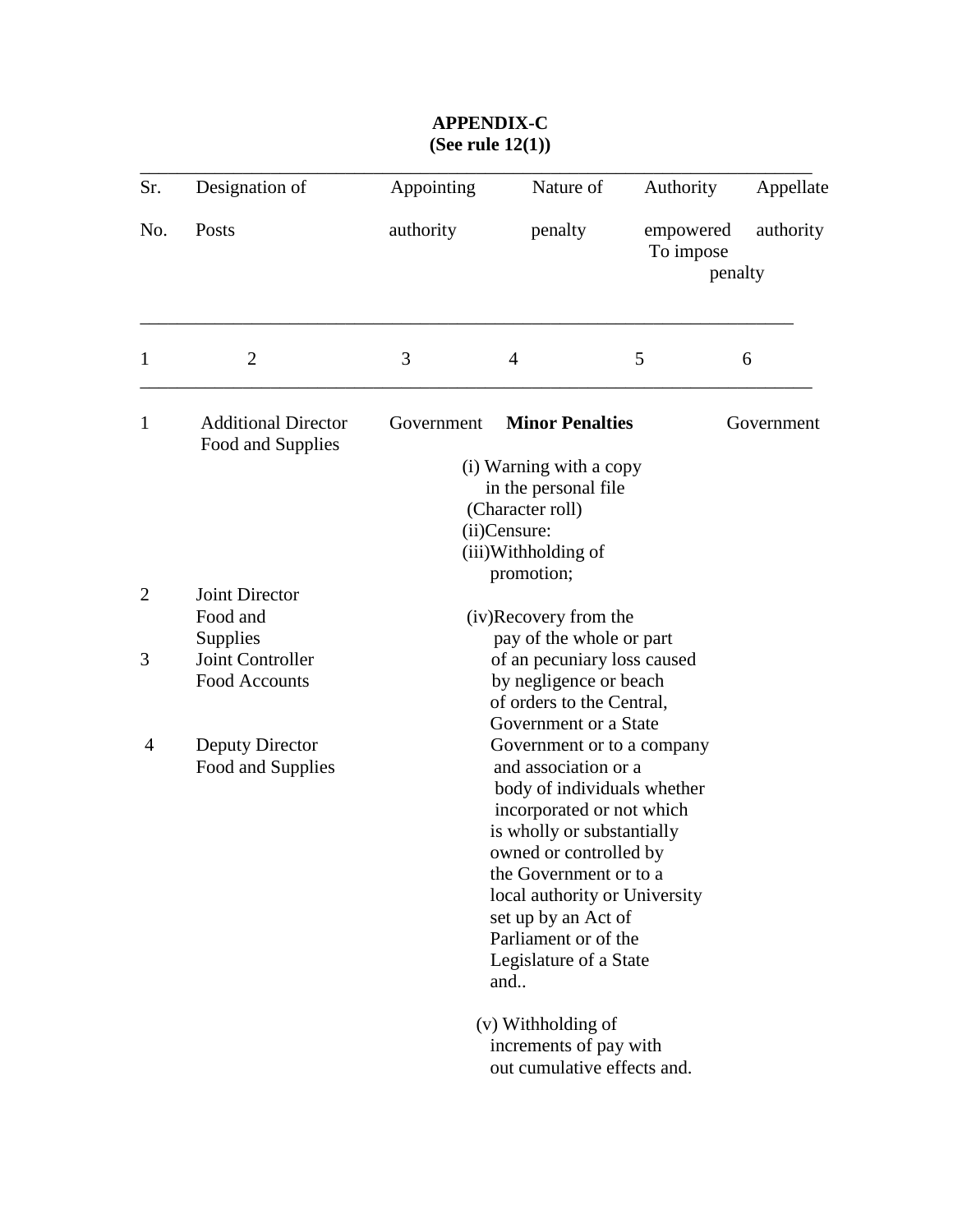#### **Major Penalties**

- (vi) with holding of increments of pay with cumulative effect.
- (vii) reduction to a lower stage in the time scale of pay for a specified period with further directions as to whether or not the Government employee will earn increment of pay during the period of such period the reduction will or will not have the effect of postponing the further increments of his pay.
- (viii) compulsory retirement
- (ix) removal from service which shall not be a disqualification for future employment under the Government.
- (x) dismissal from service which shall ordinarily be a disqualification for future employment under the Government.